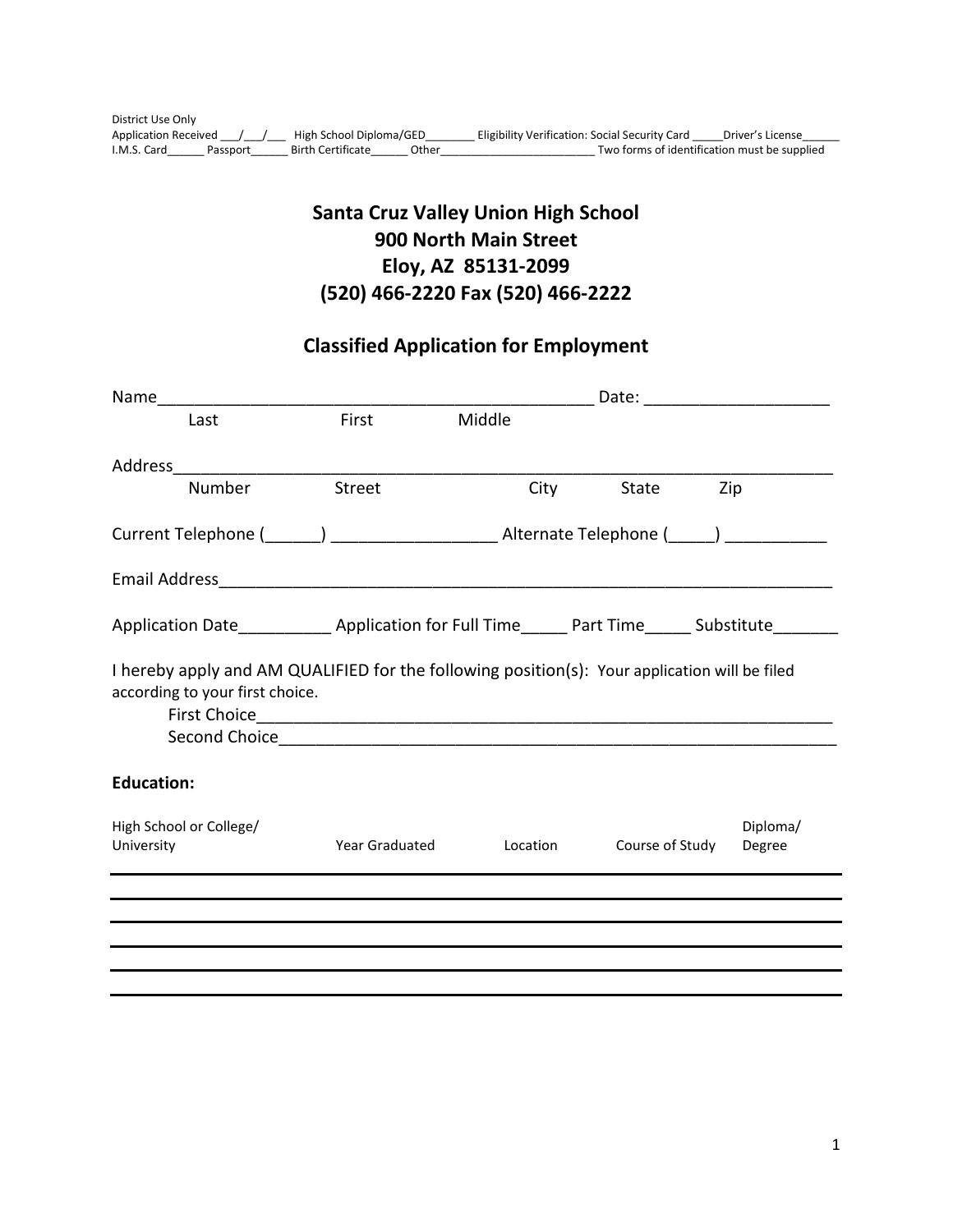| . .<br>N |  |
|----------|--|
|          |  |

# **Job Experience (Most Recent First):**

| Place of Employment | Dates | <b>Duties</b> | Supervisor/Telephone Number |
|---------------------|-------|---------------|-----------------------------|
| 1                   |       |               |                             |
| $\overline{2}$ .    |       |               |                             |
| 3                   |       |               |                             |

### **Skills & Certification:**

Please list below any special skills or certification you possess which would increase your employability.

Skills/Certificate Obtained

Does the job which you are applying require a special license or certificate? \_\_\_ No \_\_\_Yes. If yes, do you now have this license or certificate? Please attach a copy.

#### **References:**

Name **Name** Position/Title Address/Telephone Number

#### **Check If Statements Are True:**

\_\_\_\_ 1. I am not awaiting trial on and have never been convicted/admitted committing any of the criminal offenses in question 2, below.

\_\_\_\_ 2. I am awaiting trial on or have been convicted or admitted committing the criminal offenses in this state or similar offenses in another jurisdiction which are checked blow.

\_\_\_\_\_\_\_ a. Sexual Abuse of a Minor

\_\_\_\_\_\_\_ b. Incest

\_\_\_\_\_ c. First or Second Degree Murder

\_\_\_\_\_ d. Kidnapping

\_\_\_\_\_ e. Arson

- \_\_\_\_\_\_\_\_\_ f. Sexual Assault
- g. Sexual Exploitation of a minor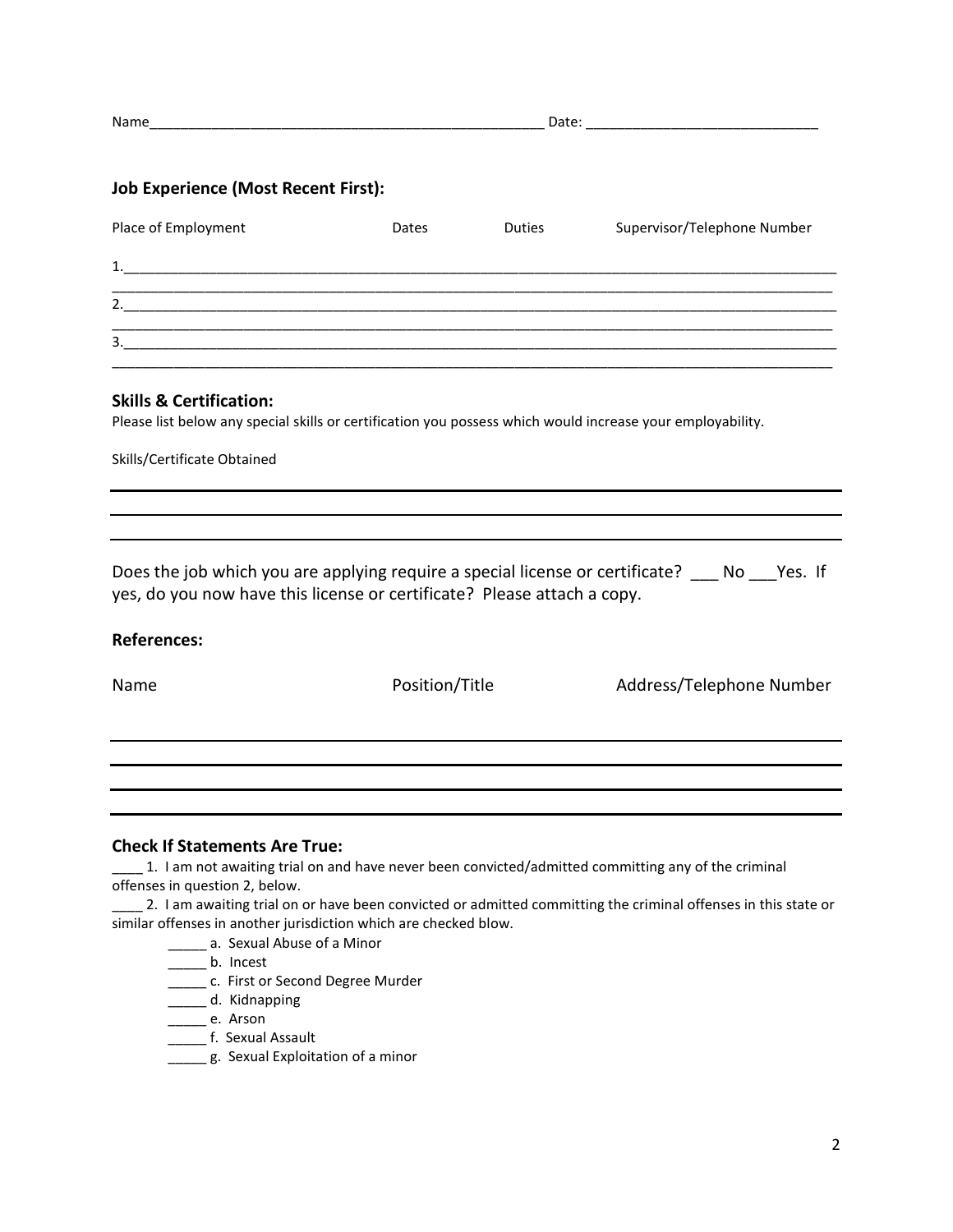- \_\_\_\_\_ h. Contributing to the Delinquency of a Minor
- **\_\_\_\_\_\_** i. Commercial Sexual Exploitation of a Minor
- \_\_\_\_\_ j. Felony Offenses Involving Distribution of Marijuana or Dangerous Narcotic Drugs
- \_\_\_\_\_ k. Burglary
- \_\_\_\_\_l. Robbery
- \_\_\_\_\_ m. A dangerous crime against children as defined in ARS 13-604.01, including the following crimes against a minor under 15 years of age.
	- 1. Aggravated assault resulting in serious physical injury or committed by the use of a deadly weapon;
	- 2. Taking a child for the purpose of prostitution as defined in ARS 13-3206;
	- 3. Child prostitution as defined in ARS 13-3202, or;
	- 4. Involving or using minors in drug offenses.
- \_\_\_\_\_n. Child Abuse
- \_\_\_\_\_o. Sexual Conduct with a Minor
- \_\_\_\_\_p. Molestation of a Child

#### **Statement of Compliance with the Military Selective Act**

\_\_\_\_\_I certify that I registered with Selective Service.

- \_\_\_\_\_I certify that I am not required to be registered with Selective Service because:
	- \_\_\_\_\_I am a female.
	- \_\_\_\_\_I am in the Armed Services on active duty. (Members of the Reserves & National Guard are not considered on active duty.)
	- $\Box$  I have not reached my 18<sup>th</sup> birthday.
	- 1 have passed my 26<sup>th</sup> birthday.
	- \_\_\_\_\_I am a permanent resident of the Trust Territory of the Pacific Islands or the Northern Mariana Islands.

"Yes" answers to the following four questions will not necessarily result in denial of employment. The District will consider all the circumstances, including the date and nature of events which led to the actions described below. Your written explanation will assist the District in determining your eligibility and suitability for employment. Attach additional sheets if necessary.

1. Have you ever been convicted of, admitted committing, or are you awaiting trial for any crime (excluding only minor traffic violations not involving any allegation of drug or alcohol impairment)? You must answer "yes" even if the matter was later dismissed, deferred, vacated, or expunged. If you answer "yes", you must provide dates of the proceedings, the court where the proceedings occurred, a statement of the accusation against you and the final disposition of the case (s). \_\_\_\_\_yes \_\_\_\_\_no

2. Have you ever been dismissed (fired) from any job, or resigned at the request of your employer, or while charges against you or an investigation of your behavior was pending? You must answer "yes" even if the matter was later resolved with any form of settlement or severance agreement, regardless of its terms. If you answer "yes" you must provide the date of termination of employment, the name, address and telephone number of the employer(s) and a statement of the alleged reasons for termination. yes eno

3. Have you ever had any license or certificate of any kind revoked or suspended, or have you in any way been sanctioned by, or is any charge now pending against you before any licensing, certification or other regulatory agency or body, public or private? If you answer "yes" you must provide the dates of proceedings, name, address,